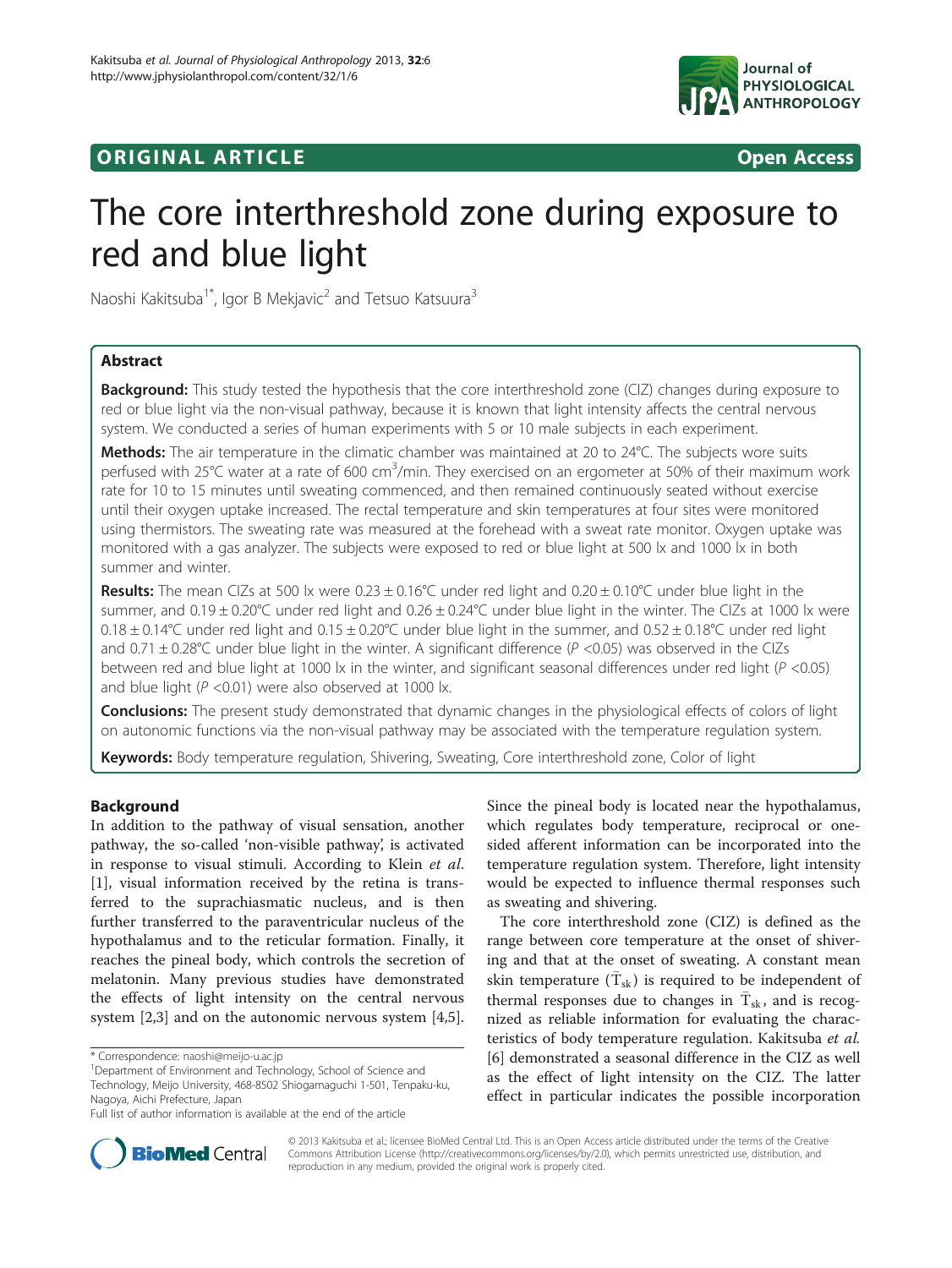<span id="page-1-0"></span>of the non-visual pathway into the temperature regulation system.

The effect of light color or color temperature on the central and autonomic nervous systems has been exten-sively studied. According to Takahashi et al. [\[7\]](#page-6-0), the conclusions drawn from experimental studies can be divided into two categories: studies suggesting that red light has an arousing effect as opposed to the mitigating effect of the color blue [[3,4,8,9\]](#page-6-0), and studies suggesting that blue light has an arousing effect as opposed to the mitigating effect of the color red [\[2,10\]](#page-6-0). Despite the lack of consistent findings on this topic, some effect of light color on the CIZ is expected since body temperature is controlled by the central and autonomic nervous systems. Therefore, the present study tested the hypothesis that the CIZ changes in response to red and blue light exposure.

## Methods

## Subjects

A series of the human experiments were carried out between 2008 and 2010. Five Japanese male subjects aged 22 to 24 years old participated in an experiment conducted during the winter of 2008, 10 different Japanese male subjects aged 21 to 24 years old participated in experiments during the summer and winter of 2009, and 10 other Japanese male subjects aged 21 to 23 years old participated in the summer of 2010.

To estimate the subjects' maximum work capacity during an incremental load exercise on a cycle ergometer, the subjects were asked to pedal at a rate of 60 rpm, and the work rate was increased incrementally by 10 W/min until the subjects were exhausted or could no longer maintain the required cadence.

All subjects gave their informed consent to participate in the study and were fully aware that they could withdraw from the study at any time without prejudice. The

study protocol was approved by the institutional ethics review process.

## Experimental protocol

The details of the experimental protocol were as described previously [[11\]](#page-6-0). All the experiments were carried out between 11:00 and 15:00. The  $T_{sk}$  was calculated from the equation proposed by Ramanathan [\[12](#page-6-0)] and was maintained at 28°C by means of a water-perfused suit, described in Figure 1. Subjects wearing waterperfused suits commenced exercising at 50% of their maximum work rate on a cycle ergometer. The exercise was terminated at the onset of sweating, which occurred after 10 to 15 minutes of exercise. The subjects then remained seated on the cycle ergometer for an additional 100 minutes. The onset of shivering was observed when the oxygen uptake started to increase during the last part of the trial, while the  $\bar{T}_{sk}$  remained at 28°C. The thresholds were defined as the rectal temperature  $(T_{re})$ at which the sweating rate  $(E_{sk})$  and oxygen uptake were elevated above the median resting levels.

## **Measurements**

The  $T_{\text{re}}$  and skin (arm, chest, thigh and calf) temperatures were monitored with thermistors and the values were stored every 10 seconds using a data logger system (Cadac2 Model 9200A; Cadac, Tokyo, Japan). The  $E_{sk}$ was measured at the forehead with a sweat rate monitor (Model SKD-4000; Skinos Co Ltd, Nagoya, Japan). Oxygen uptake was monitored with a gas analyzer (Respiromonitor RM-300i; Minato Medical Science Co Ltd, Tokyo, Japan).

The maintenance of  $\overline{T}_{sk}$  while simultaneously extracting 120  $\text{W/m}^2$  of heat was achieved by having the subjects wear a water-perfused suit (Cool Tube Suit; Med-Eng Systems Inc, Ottawa, ON, Canada). The water perfusing the suit

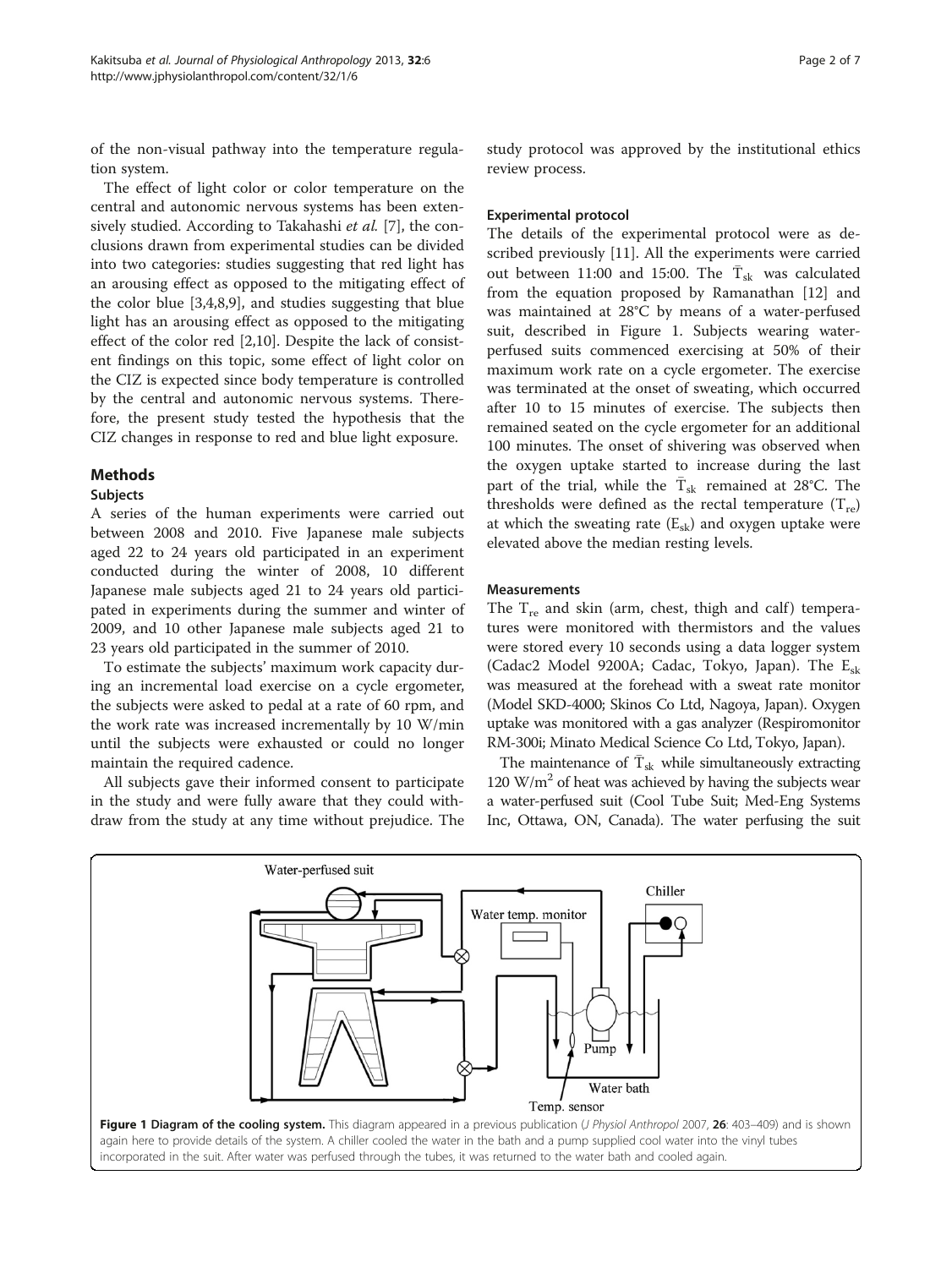<span id="page-2-0"></span>

was pumped at a rate of 600 cm<sup>3</sup>/min (Water Pump Model Super Tepcon; Terada, Tokyo, Japan), from a bath in which the water temperature was maintained at 25°C by a Cool Mate Model TE-105 M heat exchanger (Toyo Seisakusho, Tokyo, Japan). A diagram of the cooling system is shown in Figure [1.](#page-1-0)

In the climatic chamber, light was emitted from red or blue lamps (FLR40S-CR/M and GLR40S-CB/M, respectively; Panasonic Electric Industrial Co Ltd, Osaka, Japan) installed in the ceiling. The spectral distributions of the red and blue lamps were measured using a spectroradiometer (HSR-8100; Maki Manufacturing Co Ltd, Shizuoka, Japan). As shown in Figure 2, the peak emission wavelengths from the red and blue lamps were 612 nm and 436 nm, respectively. The light intensity was measured at the subject's eye level with a luminance meter (LS-100; Konica Minoruta Co Ltd, Tokyo, Japan). The light intensity was maintained at 500 lx or 1000 lx.

## Statistical analysis

All physiological and psychological variables measured are presented as means  $\pm$  SD. The CIZs under two light conditions and in two seasons at the same light intensity were analyzed by a paired or unpaired  $t$ -test. The significance level was set at  $P < 0.05$ .

## Results

The CIZs at 500 lx are shown in Tables 1 and [2](#page-3-0). The mean CIZs were  $0.23 \pm 0.16^{\circ}$ C under red light and  $0.20 \pm$ 0.10°C under blue light in the summer, and  $0.19 \pm 0.20$ °C under red light and  $0.26 \pm 0.24$ °C under blue light in the winter. No significant differences between the red and blue lights, and no seasonal differences were observed at 500 lx.

The CIZs at 1000 lx in the summer are shown in Table [3](#page-3-0). The mean CIZs were  $0.18 \pm 0.14$ °C under red light and  $0.15 \pm 0.20$ °C under blue light. The CIZs at 1000 lx in the winter are shown in Table [4.](#page-4-0) The mean

| Table 1 Core interthreshold zones at 500 lx under red and blue light conditions in the summer |  |
|-----------------------------------------------------------------------------------------------|--|
|-----------------------------------------------------------------------------------------------|--|

| Subject       | <b>Red light</b>        |                                |                 | <b>Blue light</b>       |                                |                 |
|---------------|-------------------------|--------------------------------|-----------------|-------------------------|--------------------------------|-----------------|
|               | $T_{\text{re-sw}}$ (°C) | T <sub>re-shivering</sub> (°C) | $CIZ$ ( $C$ )   | $T_{\text{re-sw}}$ (°C) | T <sub>re-shivering</sub> (°C) | $CIZ$ ( $C$ )   |
|               | 37.49                   | 37.2                           | 0.29            | 37.27                   | 37.07                          | 0.2             |
| Ш             | 37.46                   | 37.46                          | 0.00            | 37.59                   | 37.32                          | 0.27            |
| Ш             | 37.46                   | 37.05                          | 0.41            | 37.43                   | 37.14                          | 0.29            |
| $\mathsf{N}$  | 37.41                   | 37.35                          | 0.06            | 37.35                   | 37.27                          | 0.08            |
| V             | 37.21                   | 36.87                          | 0.34            | 37.25                   | 37.05                          | 0.2             |
| $\vee$        | 37.2                    | 36.77                          | 0.43            | 37.18                   | 36.8                           | 0.38            |
| V             | 37.23                   | 36.95                          | 0.28            | 36.67                   | 36.52                          | 0.15            |
| VII           | 36.78                   | 36.58                          | 0.2             | 36.58                   | 36.36                          | 0.22            |
| 1X            | 37.1                    | 37.07                          | 0.03            | 36.98                   | 36.93                          | 0.05            |
| X             | 37.09                   | 36.7                           | 0.39            | 37.18                   | 37                             | 0.18            |
| Mean $\pm$ SD | $37.24 \pm 0.22$        | $37.01 \pm 0.29$               | $0.23 \pm 0.16$ | $37.15 \pm 0.32$        | $36.95 \pm 0.31$               | $0.20 \pm 0.10$ |

CIZ, core interthreshold zone;  $T_{re-sw}$ , sweating threshold;  $T_{re-shivering}$ , shivering threshold.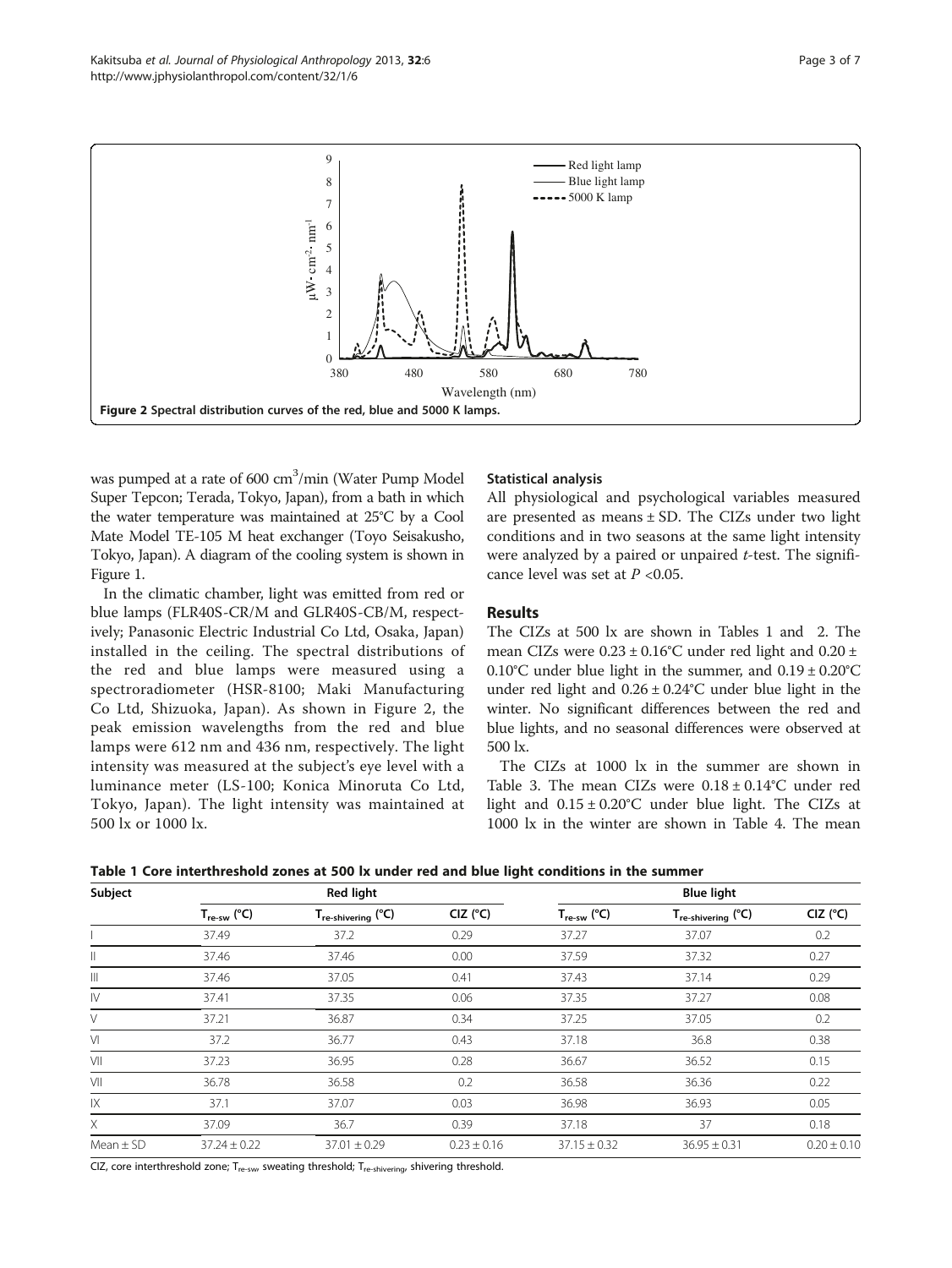| Subject       | <b>Red light</b>        |                    |                 | <b>Blue light</b>       |                    |                 |
|---------------|-------------------------|--------------------|-----------------|-------------------------|--------------------|-----------------|
|               | $T_{\text{re-sw}}$ (°C) | Tre-shivering (°C) | $CIZ$ ( $C$ )   | $T_{\text{re-sw}}$ (°C) | Tre-shivering (°C) | $CIZ$ ( $C$ )   |
|               | 37.13                   | 37.13              | 0.00            | 37.24                   | 37.15              | 0.09            |
| $\parallel$   | 37.59                   | 37.13              | 0.46            | 37.41                   | 37.21              | 0.20            |
| $\  \ $       | 37.01                   | 36.48              | 0.53            | 36.99                   | 36.58              | 0.41            |
| IV            | 37.42                   | 37.37              | 0.05            | 36.95                   | 36.84              | 0.11            |
| V             | 36.88                   | 36.85              | 0.03            | 37.01                   | 36.62              | 0.39            |
| VI            | 37.22                   | 37.00              | 0.22            | 37.15                   | 36.33              | 0.82            |
| VII           | 37.15                   | 36.8               | 0.35            | 37.28                   | 36.99              | 0.29            |
| VII           | 36.76                   | 36.75              | 0.01            | 36.79                   | 36.56              | 0.23            |
| IX            | 36.91                   | 36.79              | 0.12            | 37.09                   | 37.09              | 0.00            |
| X             | 37.24                   | 37.01              | 0.23            | 37.19                   | 37.16              | 0.03            |
| Mean $\pm$ SD | $37.13 \pm 0.27$        | $36.95 \pm 0.26$   | $0.19 \pm 0.20$ | $37.11 \pm 0.18$        | $36.85 \pm 0.31$   | $0.26 \pm 0.24$ |

<span id="page-3-0"></span>Table 2 Core interthreshold zones at 500 lx under red and blue light conditions in the winter

CIZ, core interthreshold zone;  $T_{re-sw}$ , sweating threshold;  $T_{re-shivering}$ , shivering threshold.

CIZs were  $0.52 \pm 0.18$ °C under red light and  $0.71 \pm 0.28$ °C under blue light. A significant difference  $(P \lt 0.05)$  was observed in the CIZs between the red and blue lights at 1000 lx in the winter, and significant seasonal differences were also observed at 1000 lx under red light  $(P<0.05)$  and blue light ( $P < 0.01$ ).

## **Discussion**

The results of the present study demonstrated the effects of colors of light on the CIZ during exposure to red or blue light, as well as a seasonal change in the CIZ. The difference in the CIZ under red versus blue light, a seasonal difference in the CIZ under red and blue light, and the CIZ under red and blue light versus 5000 K light, are discussed accordingly.

## Difference in the CIZ under red versus blue light

The CIZs at 1000 lx were significantly  $(P \lt 0.01)$  wider than those at 500 lx regardless of color of light. This may be due to the effect of light intensity observed

under 5000 K light [[11\]](#page-6-0). Although no statistically significant difference in the CIZs was observed at 500 lx between red and blue light, the CIZ under blue light was significantly ( $P$  <0.05) wider than that under red light at 1000 lx in the winter, suggesting that blue light has a greater mitigating effect on autonomic functions than red light, particularly in the winter. This may be consistent with the results from the studies using red or blue fluorescent lamps, which demonstrated autonomic arousal under red light versus a mitigating effect under blue light [\[3](#page-6-0),[4](#page-6-0),[8,9\]](#page-6-0).

According to the reciprocal cross-inhibition theory by Sherrington [[13](#page-6-0)], the CIZ is a consequence of an elaborate balance of excitatory/inhibitory factors in the sensorto-effector pathways of heat loss and heat production. If, during the initiation of sweating, exposure to blue light provides a stronger inhibitory effect on the heat loss sensor-to-effector pathway relative to the excitatory effect on the heat production sensor-to-effector pathway, particularly in the winter,  $T_{\text{re-sw}}$  under blue light would

Table 3 Core interthreshold zones at 1000 lx under red and blue light conditions in the summer

| Subject       | <b>Red light</b>        |                                |                   | <b>Blue light</b>       |                                     |                 |
|---------------|-------------------------|--------------------------------|-------------------|-------------------------|-------------------------------------|-----------------|
|               | $T_{\text{re-sw}}$ (°C) | T <sub>re-shivering</sub> (°C) | CIZ $(^{\circ}C)$ | $T_{\text{re-sw}}$ (°C) | $\Gamma_{\text{re-shivering}}$ (°C) | $CIZ$ ( $C$ )   |
| A             | 37.08                   | 37.00                          | 0.08              | 37.20                   | 37.10                               | 0.10            |
| B             | 37.37                   | 37.14                          | 0.23              | 37.83                   | 37.15                               | 0.68            |
| C             | 37.18                   | 36.83                          | 0.35              | 36.62                   | 36.62                               | 0.00            |
| D             | 37.08                   | 36.96                          | 0.12              | 37.15                   | 37.01                               | 0.14            |
| E             | 37.35                   | 37.28                          | 0.07              | 37.6                    | 37.13                               | 0.23            |
|               | 37.77                   | 37.58                          | 0.19              | 39.95                   | 36.87                               | 0.08            |
| G             | 37.15                   | 36.78                          | 0.37              | 37.04                   | 36.92                               | 0.12            |
| H             | 37.09                   | 34.77                          | 0.32              | 37.15                   | 37.08                               | 0.07            |
|               | 37.13                   | 37.12                          | 0.01              | 37.19                   | 37.12                               | 0.07            |
|               | 36.76                   | 36.75                          | 0.01              | 37.53                   | 37.48                               | 0.05            |
| Mean $\pm$ SD | $3720 \pm 0.26$         | $37.02 \pm 0.27$               | $0.18 \pm 0.14$   | $37.20 \pm 0.33$        | $37.05 \pm 0.22$                    | $0.15 \pm 0.20$ |

CIZ, core interthreshold zone;  $T_{re-sw}$ , sweating threshold;  $T_{re-shivering}$ , shivering threshold.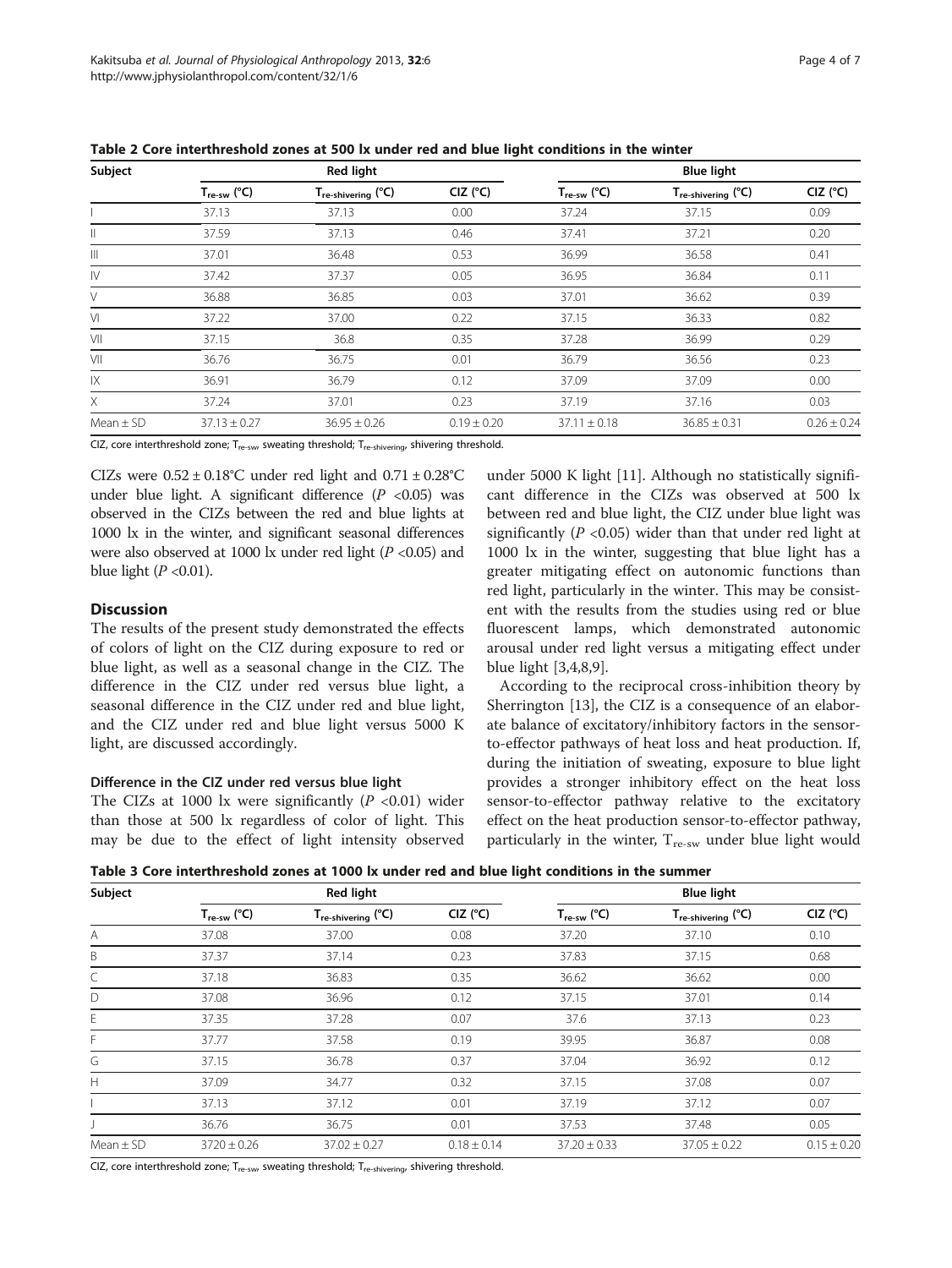| Subject       | <b>Red light</b>        |                                |                   | <b>Blue light</b>       |                                    |                   |
|---------------|-------------------------|--------------------------------|-------------------|-------------------------|------------------------------------|-------------------|
|               | $T_{\text{re-sw}}$ (°C) | $T_{\text{re-shivering}}$ (°C) | CIZ $(^{\circ}C)$ | $T_{\text{re-sw}}$ (°C) | $T_{\sf re\text{-}shivering}$ (°C) | CIZ $(^{\circ}C)$ |
| a             | 37.20                   | 36.66                          | 0.54              | 37.54                   | 36.89                              | 0.65              |
| b             | 37.42                   | 36.68                          | 0.74              | 37.74                   | 36.82                              | 0.92              |
| $\subset$     | 37.05                   | 36.80                          | 0.25              | 37.48                   | 36.98                              | 0.50              |
| d             | 37.38                   | 36.88                          | 0.50              | 37.58                   | 36.62                              | 0.96              |
| e             | 37.47                   | 36.91                          | 0.56              | 37.35                   | 36.83                              | 0.52              |
| Mean $\pm$ SD | $37.30 \pm 0.18$        | $36.79 \pm 0.11$               | $0.52 \pm 0.18$   | $37.54 \pm 0.14$        | $36.83 \pm 0.13$                   | $0.71 \pm 0.28$   |

<span id="page-4-0"></span>Table 4 Core interthreshold zones at 1000 lx under red and blue light conditions in the winter

CIZ, core interthreshold zone;  $T_{re-sw}$ , sweating threshold;  $T_{re-shivering}$ , shivering threshold.

be expected to be higher than that under red light. As shown in Table 4, the mean  $T_{\text{re-sw}}$  under blue light was 0.2°C higher than that under red light and this was statistically significant ( $P < 0.05$ ). This result may support the assumption that change in autonomic function in response to color of light may induce a difference in the CIZ between two colors of light at 1000 lx in the winter.

A seasonal difference in the CIZ under red and blue light The CIZs under red and blue light in the winter were significantly wider than those in the summer, unlike the seasonal change in the CIZ during exposure to 5000 K light, as shown in Figure 3b. Since Brück et al. [[14](#page-6-0)] demonstrated a difference between the CIZs of coldacclimated versus cold- and heat-acclimated subjects, Kakitsuba et al. [\[6](#page-6-0)] reported that the wider CIZ during exposure to 5000 K light may be due to a mitigating effect on the autonomic function as a result of acclimation to both cool and heat in the summer. However, the seasonal change in CIZ under the two colors of light was apparently different, suggesting that some other physiological function may come into play.

The effect of light on human physiology is quite complicated and is not yet fully understood. It is difficult to definitively explain changes in the dynamic functions that affect the sensor-to-effector pathways which are widely assumed to be dependent on season. However, it is interesting to note that the secretion of melatonin is

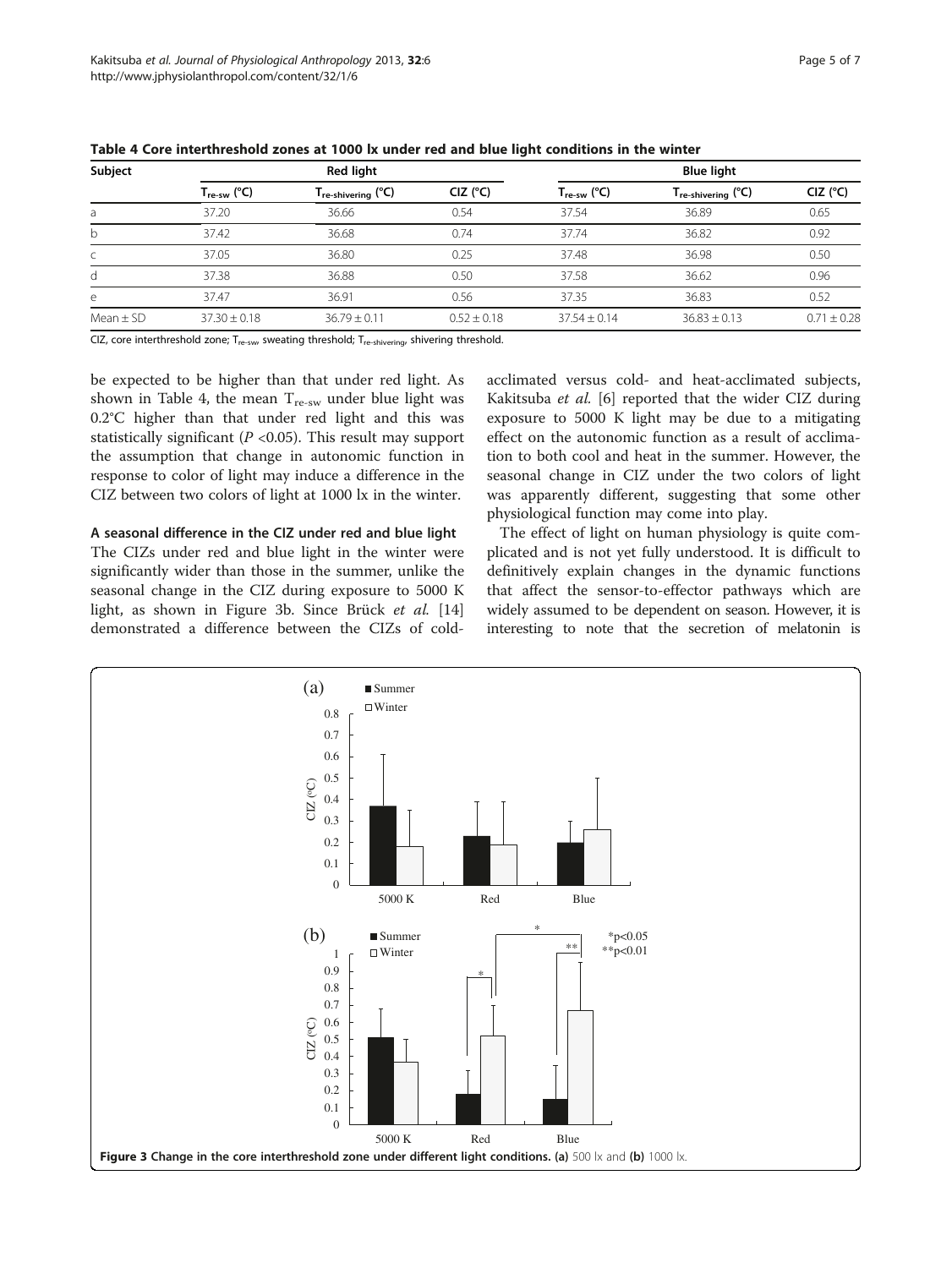suppressed by an action spectrum [[15](#page-6-0)], which is associated with both light intensity [\[16\]](#page-6-0) and duration of exposure [[17,18\]](#page-6-0). Thus, the sensor-to-effector pathways may be influenced by an action spectrum.

A seasonal difference under the two colors of light may be based on a variation in autonomic function with season for specific peak wavelengths. If the spectra at 436 nm and 612 nm, that is the peak wavelengths of red and blue light, activate the parasympathetic nervous system in the winter more strongly than in the summer, the CIZ would be expected to widen due to lower  $T_{\text{re-shivering}}$ . As shown in Tables [3](#page-3-0) and [4](#page-4-0) at 1000 lx, the mean Tre-shivering under red light was 36.79°C in the winter, about 0.2°C lower than 37.02°C in the summer. In addition, the mean  $T_{\text{re-shivering}}$  under blue light was 36.83°C in the winter, likewise about 0.2°C lower than 37.05°C in the summer. This result may support the assumption that seasonal changes in autonomic function, in response to a specific spectrum of light, induce complicated seasonal differences in the CIZ.

#### The CIZ under red and blue light versus 5000 K light

Prior to the present study, we carried out experiments under exposure to 5000 K light in the winter and summer using the same subjects who participated in this study [\[6\]](#page-6-0). For comparison, the CIZs obtained in that study are shown together with those obtained in the present study in Figure [3](#page-4-0)a,b. In addition, the spectral distribution curve of the 5000 K lamp reveals that the wavelength of the peak emission is 543 nm with subsidiary peaks at 436 nm and 612 nm, as shown in Figure [2.](#page-2-0)

Unlike seasonal changes in the CIZ under red and blue light, the CIZ during exposure to 5000 K light is wider in the summer and narrower in the winter, suggesting that the effect of light on autonomic functions is reflected in a difference in the action spectra, since 5000 K light exhibits 543 nm as a peak wavelength. Compared with effects of red and blue light, exposure to 5000 K light in the summer may provide a stronger inhibitory drive, relative to an excitatory drive, at the onset of both shivering and sweating.

According to our previous work [\[6\]](#page-6-0), the mean  $T_{\text{re-sw}}$ at 5000 K in the summer was  $37.38^{\circ}C$  (n = 10),  $0.18^{\circ}C$ higher than the present results of 37.20°C under red light and 37.20°C under blue light. In addition, the mean  $T_{\text{re-shivering}}$  was 36.89°C (n = 10), 0.13°C lower than the present results of 37.02°C under red light and 0.15°C higher than the present results of 37.05°C under blue light. These results suggest that the effect of light on autonomic function is reflected in the primary peak emission at 543 nm in the summer.

Compared with exposure to red or blue light, exposure to 5000 K light in the winter may provide a stronger excitatory drive in the heat loss sensor-to-effector pathway,

Table 5 The manner of arousing and mitigating effects on autonomic functions

|        | 5000 K light | <b>Red light</b> | Blue light |
|--------|--------------|------------------|------------|
| Summer |              | -                |            |
| Winter |              |                  |            |

An arrow ➞ indicates no effect on autonomic functions against cold stress, whereas arrows **↓** and **↑** indicate an arousing and a mitigating effect on autonomic functions against cold stress, respectively. On the other hand, arrows and undicate a mitigating effect on autonomic functions against heat stress. The latter arrow indicates a greater mitigating effect on autonomic functions against heat stress.

relative to an inhibitory drive in the heat production sensor-to-effector pathway, at the onset of shivering. The mean  $T_{\text{re-shivering}}$  at 5000 K in the winter, as shown in the previous work [\[6](#page-6-0)], was  $37.0^{\circ}$ C (n = 5), about  $0.2^{\circ}$ C higher than the present results of 36.79°C under red light and 36.83°C under blue light. These results may also support the hypothesis that the effect of light on autonomic function is reflected in a difference in action spectra in the winter.

The manner of arousing and mitigating effects on autonomic functions against cold or heat stress is summarized in Table 5. Changes are described based on the CIZ at 500 lx. In particular, the effect of 5000 K light as opposed to colors of light can be clearly seen in Table 5.

## Conclusions

The results of the present study demonstrate a seasonal change in the CIZ, as well as the effects of light intensity on the CIZ during exposure to red or blue light. It was also confirmed that a light intensity of 1000 lx is necessary to induce a significant difference in the CIZ. To understand changes in the CIZ under various light conditions, we propose that dynamic changes in the physiological effects of colors of light on autonomic functions via the non-visual pathway may be associated with the temperature regulation system.

#### Abbreviations

CIZ: Core interthreshold zone;  $E_{sk}$ : Sweating rate;  $T_{re}$ : Rectal temperature;  $T_{\text{re-shivering}}$ : Shivering threshold;  $T_{\text{re-sw}}$ : Sweating threshold;  $\bar{T}_{\text{sk}}$ : Mean skin temperature.

#### Competing interests

The authors declare that they have no competing interests.

#### Authors' contributions

NK wrote the manuscript, performed the experiments and analyzed the data. TK and IM were responsible for the coordination of the study, and overseeing data collection and analysis. All authors read and approved the final manuscript.

#### Acknowledgements

This study was supported in part by Grants-in-Aid for Scientific Research (#15107005 and #20370098) from the Japan Society for the Promotion of Science.